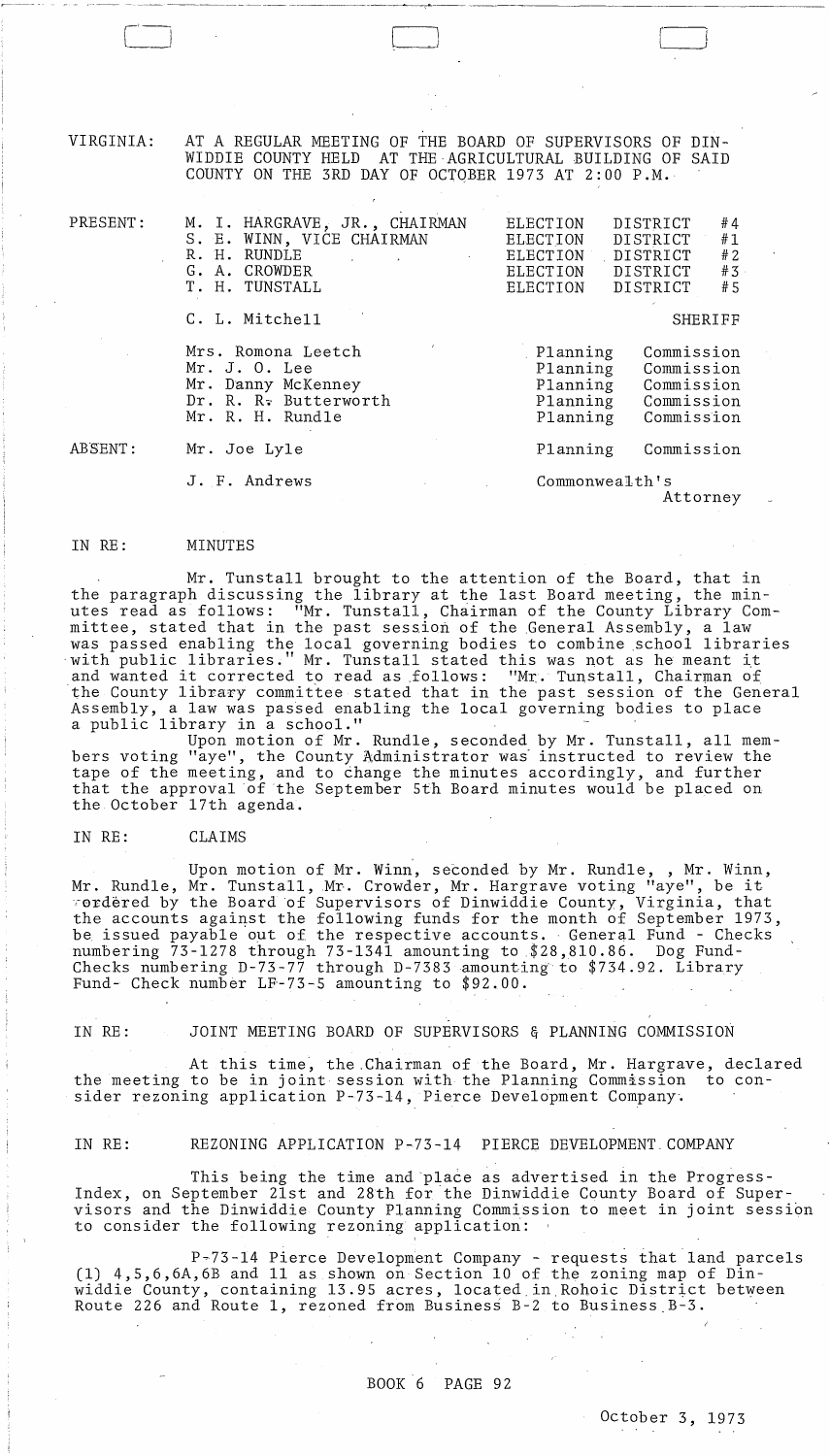Mr. Hargrave explained that this property had been rezoned to Business B-2 back on July 2, 1969, and at that time the B-2 Classification covered shopping centers. But at the last Board meeting, September 5th., the Supervisors had amended the Dinwiddie County Zoning Ordinance by adding a Classification B-3 to cover shopping centers. Therefore, the land under option. to the Pierce Development Company, now bearing a B-2 Classification, must be changed to a B-3 Classification in order to construct the shopping center. they proposeq. to build. No one spoke for or against this rezoning application, thereupon, the Chairman Mr. Hargrave called upon the Planning Commission for a recommendation.

Upon motion duly made and carried, the Planning Commission unanimously recommended that this rezoning application be approved by the Board of Supervisors.

Upon motion. of Mr. Winn, seconded by Mr. Tunstall, all members voting "aye", Be it ordained by the Board of Supervisors of Dinwiddie County, Virginia, that the said map of said County adopted as a part of the zoning ordinance of Dinwiddie County Code, on April 1, 1970, be amended, in that the Classification of the. tract composed of parcels (1) 4,5,6,6A,6B, & 11 as shown on Section 10 of the zoning map, be and the same is hereby changed from Business B-2 to Business B-3, and further, be it ordained that in accordance.with·Section'17-67F, Sign Limitations, of the Zoning Ordinance of Dinwiddie County, that the developers of this shopping center be authorized one additional sign announcing the name of the shopping center and/or one business within the shopping center.

 $\blacksquare$  The Chairman, Mr. Hargrave, stated the meeting with the Planning Commission' was now adjourned and· the Board of Supervisors would resume its regular meeting.

IN RE: TREASURER

Mr. F. E. Jones presented his report for the month of September 1973.

IN RE:. INCREASE COMMISSION ON SALE OF DINWIDDIE COUNTY AUTOMOBILE TAGS

Mr. F. E. Jones requested the Board to raise from 5% to 10% the commission paid to those organizations and individuals that sell Dinwiddie County automobile tags for the Treasurer's office. Mr. Jones indicated that the Namozine Volunteer Fire Department had given up selling the tags because there was not sufficient profit in doing so.

The Chairman indicated to Mr. Jones that the Board would take this request under advisement and give him their decision at a later meetig ing.

IN RE: BUILDING INSPECTOR

Mr. James L. Blaha presented his report for the month of September 1973.

IN RE: COMMISSIONER OF THE REVENUE

Mr. R. W. Bridgman, presented to the Board, a Report of Taxes Assessed by the Commissioner of the Revenue for the year 1973. This report indicated an increase from \$1,152,778.31 in 1972 to \$1,212,123.45 in 1973. This was an increase of \$59,345.12.

#### IN RE: SHERIFF

Mr. Charles L. Mitchell told the Board that the two LEAA Grants approved by the Board·of Supervisors back in the Spring had been approved by the Division of Justice and Crime Prevention in Richmond, and that funds would be forth coming in the next 30-60 days to implement the programs and purchase the equipment as outlined in the grants.

'----J ---I

J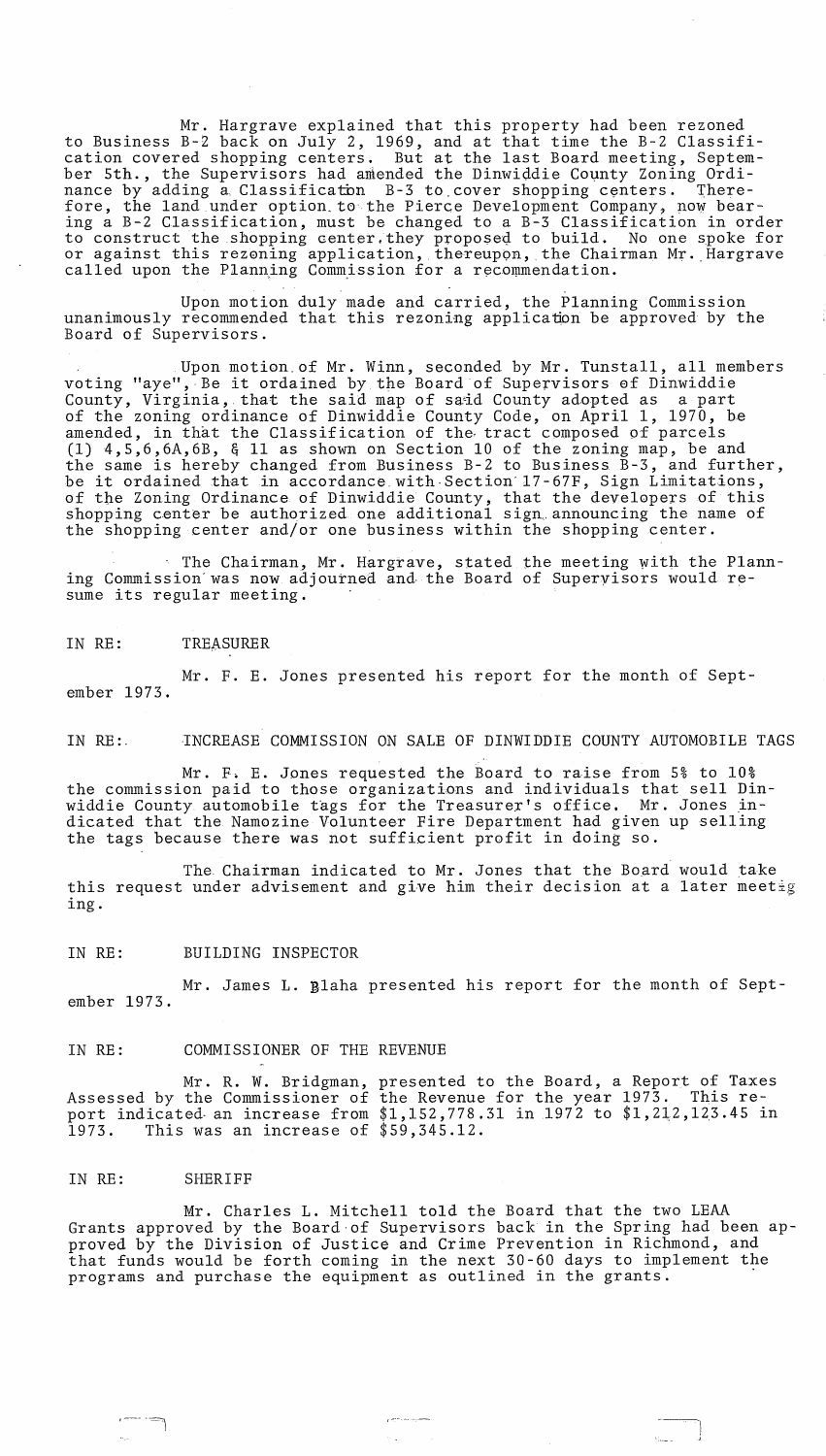#### IN RE: SUPERINTENDENT SCHOOLS

---~------

Mr. T. W. Newsom stated that the open house held at the new Southside Elementary School was well attended and invited those super-' visors that did not attend the open house to go by and take a tour. He further said it was a very beautiful school and contained a lot of new innovations in education.

 $L_{\rm{max}}$  ) and  $L_{\rm{max}}$  (i.e.  $L_{\rm{max}}$  ) and  $L_{\rm{max}}$  (i.e.  $L_{\rm{max}}$  ) and  $L_{\rm{max}}$ 

IN RE: AUTHORIZATION TO PAY WALTHALL CONSTRUCTION FOR WORK ON JUNIOR HIGH SCHOOL

Upon motion of Mr. Rundle, seconded by Mr. Winn, Mr. Rundle, Mr. Winn, Mr. Crowder, Mr. Tunstall, Mr. Hargrave voting "aye", the treasurer, was authorized to pay construction bills on the Jr. High School up to \$200,000.00.

IN RE: COVERED WALK BETWEEN BUILDINGS AT JR. HIGH SCHOOL

Mr. Rundle brought up the fact that on Tuesday, October 2nd, there was a heavy rain and that a lot of students got wet going from one building to another, and asked the Supervisors to reconsider their decision not to place a covered walkway between the two main buildings of the Jr. High School.

After a brief discussion, Mr. Rundle moved, Mr. Tunstall seconded, Mr. Rundle, Mr. Tunstall, Mr. Hargrave voting "aye", Mr. Winn, and Mr. Crowder voting "nay", the School Board was authorized to borrow the additional funds necessary to construct the covered walkway between<br>the two main Jr. High School buildings.

The motion made by Mr. Rundle contained no limit on the amount the school board could borrow to finance this covered walkway, but the Board and Mr. Newsom agreed that if the cost should increase 10% of the original cost, which was just under \$30,000.00 that Mr. Newsom would return to the Board for further discussion. on the matter.

#### IN RE: DOG WARDEN

Mr. A. W. Chappell presented to the Board his report for the month of September 1973.

Upon motion of Mr. Winn, seconded by Mr. Crowder, Mr. Winn, Mr. Crowder, Mr. Tunstall, Mr. Rundle, Mr. Hargrave voting "aye", the claim of Randolph Miller for 18 chickens,  $$18.00$  was approved.

#### IN RE: ADDRESS ON DOG LICENSES

Mr. Chappell asked the Board to withhold commissions on dog licenses if the seller did not fill in the complete address in a legible handwriting. After a brief discussion, the Board instructed Mr. Jones to include in his letter to those people authorized to sell dog licenses for the County a reminder that the ,complete and readable riame and address of the purchaser of the dog tags is needed on the dog licenses. This would enable Mr. Chappell to easily locate and check those people purchasing dog tags.

#### IN RE: RIVER SIDE APPOMATTOX PARK ENTRANCE ROAD

Mr. Jonathan P. Roper, Assistant Engineer, City of Petersburg, appeared before the Board to request that they pass a resolution requesting the state to allot funds for an excess road to serve the Riverside Appomattox Park, located in Dinwiddie County. Mr. Roper explained that even though this park was being finance by federal, state and City of Petersburg funds, the County of Dinwiddie needed to give its blessing to the City of The County a reminder that the complete and readable name and address<br>the purchaser of the dog tags is needed on the dog licenses. This would<br>gradie Mr. Chappell to easily locate and check those people purchasing<br>dog tags.

Upon motion of Mr. Rundie, seconded by Mr. Winn, all members voting "aye", the following resolution was adopted;

# BOOK 6 PAGE 93

# October 3, 1973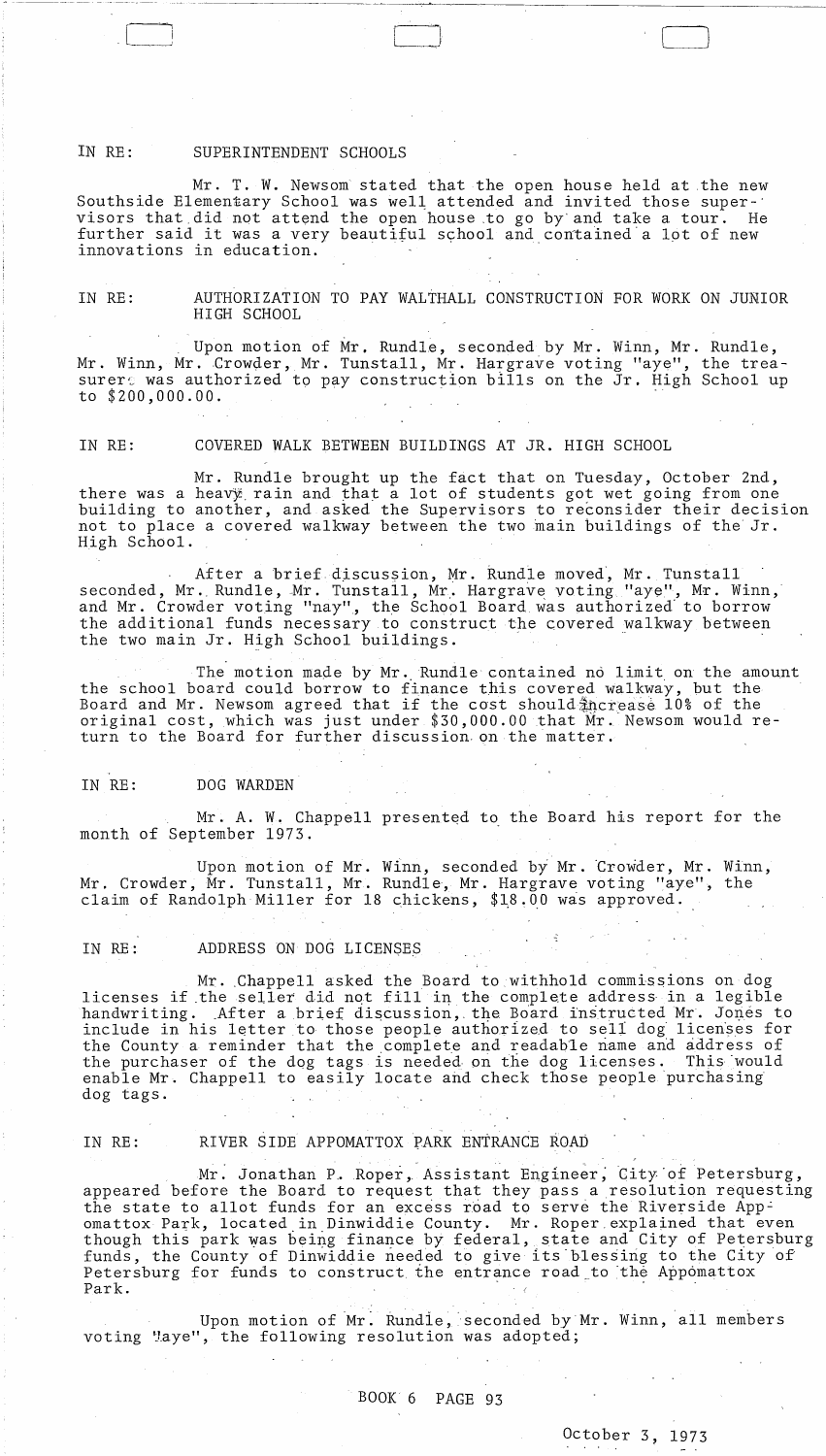WHEREAS, the Riverside Appomattox Park is owned and is to be developed by the City of Petersburg as a recreational facility serving the residents of Dinwiddie County, The City of Petersburg and adjoingng counties; and

WHEREAS, the facility is in need of adequate access; and

WHEREAS, the procedure governing the allocation of recreational access funds as set forth in Section 33-136.3, Code of Virginia, 1966, as amended, requires joint action by the Commission of Outdoor Recreation and the Highway Commission; and

WHEREAS, a statement of policy agreed upon between the said Commissions approves·the use of such funds for the construction of access roads to publicly-owned recreational areas or historical sites; and

WHEREAS, the Board of Supervisors of Dinwiddie County has duly adopted a zoning ordinance pursuant to Article 8 (Section 15.1-496 et. seq.), Chapter 11, Title 15.1; and

WHEREAS, it appears to the Board that all requirements of the law have been met to permit the Commission of Outdoor Recreation to designate the Riverside Appomattox Park as a recreational facility and further permit the Virginia Highway Commission to provide funds for access to tbis public recreation area in accordance with Section 33-136.3 Code of Virginia, 1966, as amended:

NOW, THEREFORE, BE IT RESOLVED, that the Board of Supervisors of Dinwiddie County hereby requests the Commission of Outdoor Recreation to designate the Riverside Appomattox Park as a public recreational area; and to recommend to the State Highway Commission that recreational access funds be allocated for an access road to serve said park; and

BE IT FURTHER RESOLVED, that the Virginia Highway Commission is hereby requested to allocate the necessary recreational access funds to provide a suitable access road as hereinbefore described, and

FURTHER BE IT RESOLVED that the road began at the point where City land fronts on Route 600.

#### IN RE: HIGHWAY DEPARTMENT

Mr. R. V. Lancaster, III, Resident Engineer and Mr. B. C. Medlock, Assistance Resident Engineer, appeared before the Board on behalf of the Highway Department.

Mr. Lancaster introduced to the Board Mr. L. R. Treat, District Engineer of the Richmond District of the State Department of Highways. Mr. Treat discussed with the Board'bicycle paths and/or trails. He stated that the 1973 session of the General Assembly had set up a committee to study this problem. At the present time information was very limited on this subject.

Mr. Hargrave thanked Mr. Treat for coming out, and giving the Board of Supervisors a briefing on the status on bicycle paths and trails.

~ I

IN RE: RURAL ADDITION TO SECONDARY SYSTEM - YE BLUE TARTAN ROAD

The Board of Supervisors of Dimwiddie County having reviewed the Board of Viewers report of April 19, 1972, of a proposed road in Dinwiddie County, beginning at a point on Route 1, 0.03 mile North of Route 1-85, running in a southerly direction to the northernmost rightof-way line of the abandoned Seaboard Coast Line Railroad, a total distance in length of 1.32 miles to dead end and cul-de-sac.

WHEREAS, motion was made by Mr. S. E. Winn and seconded by Mr. R. H. Rundle, with Mr. S. E. Winn, Mr. R. H. Rundle, Mr. M. I. Hargrave, Mr. G. A. Crowder, and Mr. T. H. Tunstall voting "aye", requesting the Virginia Department of Highways to take into the State Secondary System of Roads this rural addition, since it appearing to the Board that a 50-foot right-of-way is duly recorded by deed and plat in Deed Book 164, 30-100t light-01-way is duly lecord<br>Page<sup>301</sup>, dated October 12, 1973.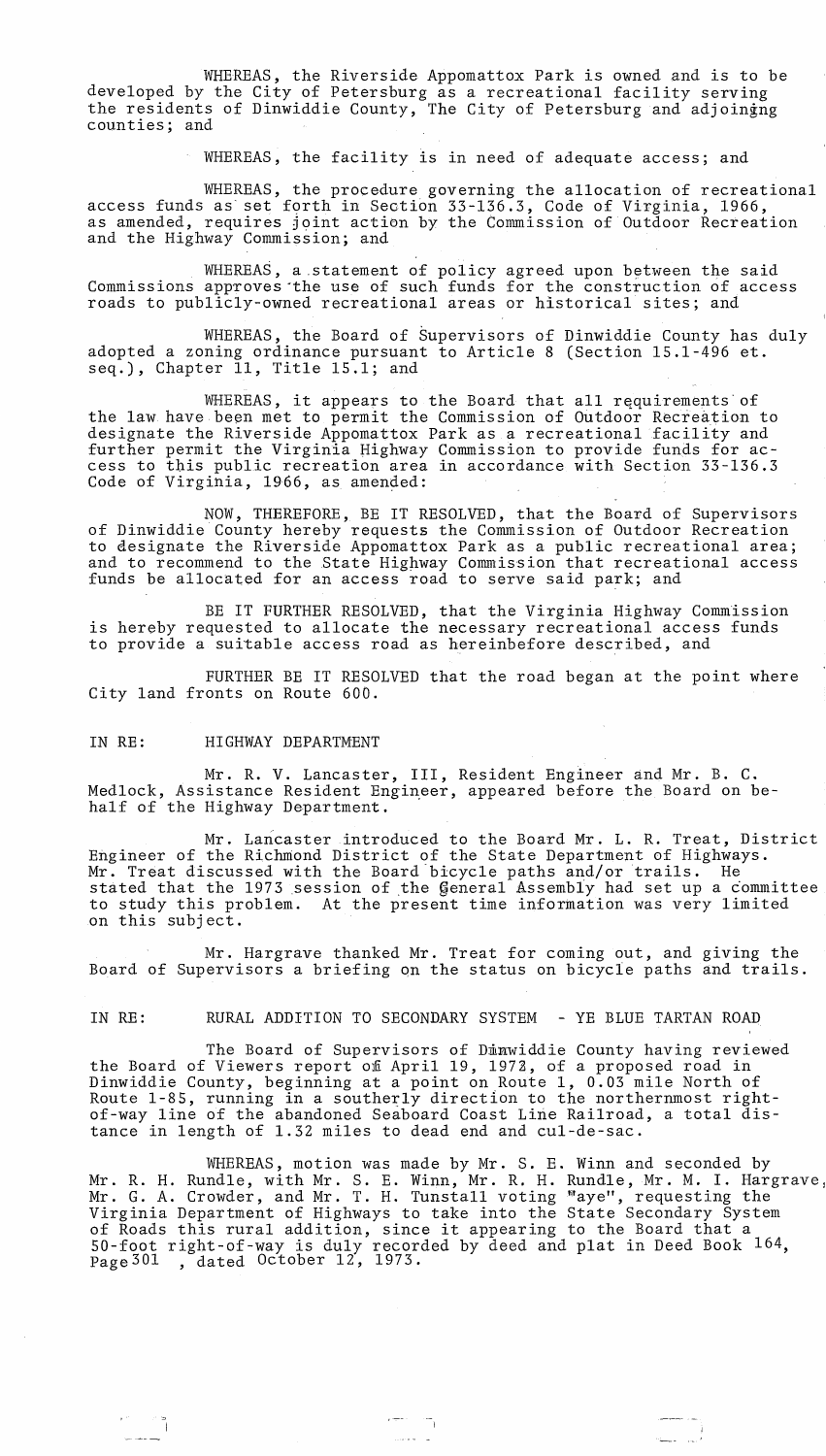### IN RE: ROUTE 40 PROJECT

Upon motion of Mr. Winn, seconded by Mr. Tunstall, all members voting "aye", the Board of Supervisors gave its approval to the improvements as indicated on Project #0040-026-l06-PE-lOl, Route 40.

### IN RE: PUBLIC HEARINGTRUCK TRAFFIC ROUTE 1310

Upon motion of Mr. Rundle, seconded by Mr. Winn, all members voting "aye", the Board instructed the County Administrator to advertise in the Progress-Index, date, time, and location for the public hearings to be held by the Board of Supervisors to consider restricting truck traffic on Route 1310.

#### IN RE: BURTON P. ALLEN - HEALTH DEPARTMENT COMPLAINTS

Mr. Allen from Nottoway County, an installer of septic tanks in several counties,including Dinwiddie, gave a resume of his experiences with the Dinwiddie County Health Department. Mr. Allen complained about the service he had received from the Dinwiddie County Health Department and he stated that because of this poor service, he was not going to install anymore septic tanks and drain fields in Dinwiddie County. .

Mr. John Plank, president of the Dinwiddie County Builder's Association, Mr. Carl Mason, Mr. Samuel Richardson and Mr. Robert Ragsdale, also stated their complaints with the Dinwiddie County Health Department. After a long discussion, it was the consensus, of the Board that they must take some action to mediate these problems between the contractors and the Dinwiddie County Health Department. -

Upon motion of Mr. Tunstall, seconded by Mr. Winn, all members voting "aye", a special meeting of the Board of Supervisors was called for 7:30 P.M. on October 11, 1972, in the Agricultural Building, Dinwiddie Courthouse so that the contractors and citizens of Dinwiddie County Health Department, may have an opportunity to air their complaints against the Dinwiddie County Health Department, and in turn give the Dinwiddie County Health Department an opportunity to state their position on these complaints, and further that John Plank, President, Dinwiddie County Builder's Association and Dr. J. G. McNiel, Director, Dinwiddie County Health Department - be notified of this meeting by certified mail. And further the complaints be turned into the office of the County Administrator as soon as possible in writing.

### IN RE: ROBERT RAGSDALE - COMPLAINTS ABOUT COUNTY ADMINISTRATOR

Mr. Ragsdale -stated that he had been granted a spot on the agenda to register his complaints 'about the County Administrator.

1. He along with his lawyer, H. T. Williams, III, had gone to the Courthouse to see the County Administrator, they had to wait 30 minutes while the County Administrator transacted farming business with Preston Ampy.

2. That almost everytime he went to the Courthouse to see the County Administrator he was out and his secretary stated that she never knew where the County Administrator was when he was not in his office.

The County Administrator denied the allegations and the Chairman of the Board felt that these charges were not justified.

These complaints appeared:to'be brought on by a letter that the County Administrator had sent to the Health Department on September 17, 1973. This letter set forth regulations governing the issuance of a Health permit and zoning permit. The regulation that was in question the most, was the fact that before a health permit could be issued, a zoning permit must be obtained from the County Administrator's Office.

Mr. Ragsdale complained bitterly about this regulation. The other contractors in attendance, Mr. Richardson, Mr. Plank, Mr. Mason had some questions about the regulations, but they believed that the differences could be resolved.

After a long discussion, Mr. Tunstall moved, Mr. Crowder seconded, all members voting "aye", that'the letter sent out by the County Administrator dated September 17, 1973 to the Health Department

BOOK 6. PAGE 94 0 Ctober 3. 1973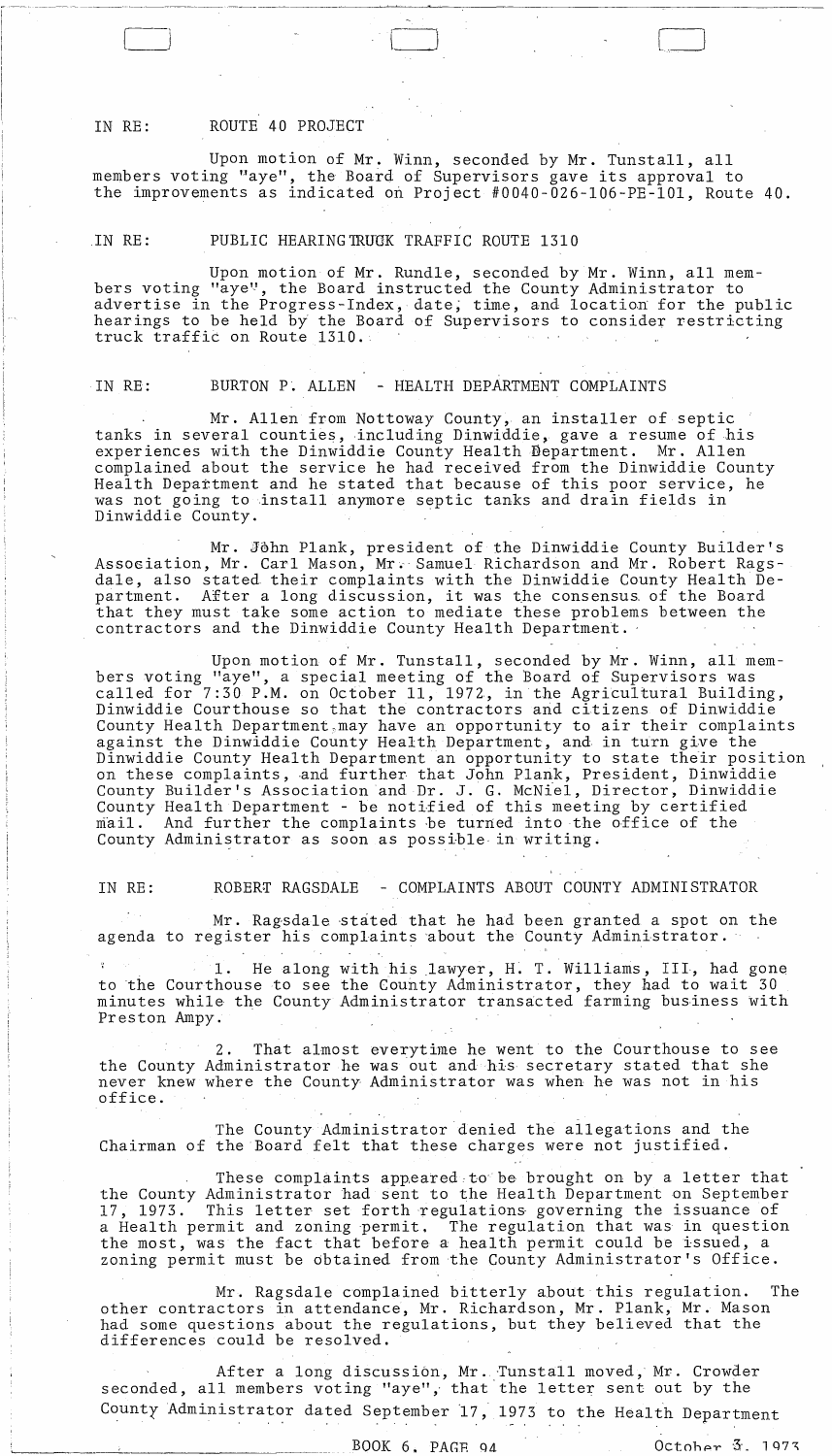requiring the issuance of a zoning permit prior to obtaining a health permit be withdrawn, effective, this date, and further it was not to be put into effect until the complaints registered by the contractors had been resolved.

IN RE: APPROVAL OF REGIONAL LIBRARY WITH PRINCE GEORGE & HOPEWELL

At the last board meeting, the Board of Supervisors had charged Mr. T. Hope Tunstall's committee with recommending to the Board of Supervisors whether they should join a regional library with the County of Prince George ahd the City of Hopewell, or whether they should pursue the placing of a public library in the Dinwiddie County High School.

Mr. Tunstall- stated that his library committee had met and reviewed the two alternatives and that their recommendation was as follows:

That the Dinwiddie County Board of Supervisors authorize the' participation of the County in a regional library with the County of Prince George and the City of Hopewell for a minimum of two years provided that the substation and branch library for Dinwiddie County be reviewed and authorized at the time they are proposed.

Mrs. Walter Johnston and Miss Ann Galusha,. members of the library committee appeared before the Board to urge the participation ln the regional library. Mrs. Johnston told the Board that she had checked with the City of Petersburg library and found that five percent of the population in Dinwiddie County were card carrying members of the Petersburg library. In addition she felt that if this library service was available in Dinwiddie County that 30 percent of the people would make use of it.

Both Mrs. Johnston and Miss Galusha felt that placing a public library in a school would not be satisfactory and be of no great service to the public. The public library could not be opened during school hours and that the facilities for the public library had to be entirely separate of the school library.

Upon motion of Mr. Tunstall, seconded by Mr. Rundle, Mr. Tunstall, Mr. Rundle, Mr. Winn, Mr. Hargrave voting "aye", Mr. Crowder "nay", the Board of Supervisors adopted the following resolution:

WHEREAS, the Board of Supervisors of Dinwiddie County. wishes to provide for the citizens of Dinwiddie County public library service, and

WHEREAS, Section 41.1-37 Et. seq. of the Code of Virginia, as amended, provides for the establishment, operation and maintenance of such regional library system, and

MHEREAS, public library service can be most economically provided through a regional library system,

NOW THEREFORE BE IT RESOLVED, the Board of Supervisors of Dinwiddie County agrees to participate in a regional libfary system with the County of Prince George and the City of Hopewell, and

BE IT FURTHER RESOLVED, that the effective date of participation of Dinwiddie County, shall be set in the agreement between the Counties of Dinwiddie and Prince George, and the City of Hopewell, establishing said regional library system.

IN RE: TWO MEMBERS REGIONAL DRUG ABUSE CONTROL COUNCIL

Upon motion of Mr. Winn, seconded by Mr. Rundle, all members voting "aye", Mr. Claude Mann, and Mr. Hope Tunstall were appointed to the regional drug abuse control council for the County of Dinwiddie.

IN RE: PURCHASE OF TRUCK, PACK BODY AND CONTAINERS FOR LANDFILL OPERATION

Mr. John M. Loftis, Director Sanitation for the County of Dinwiddie presented to the Board the following bids on trucks:

I-~----'

.\_-

~,

1, 1974 Ubank White - White model #6064-06 delivery date January \$23,350.00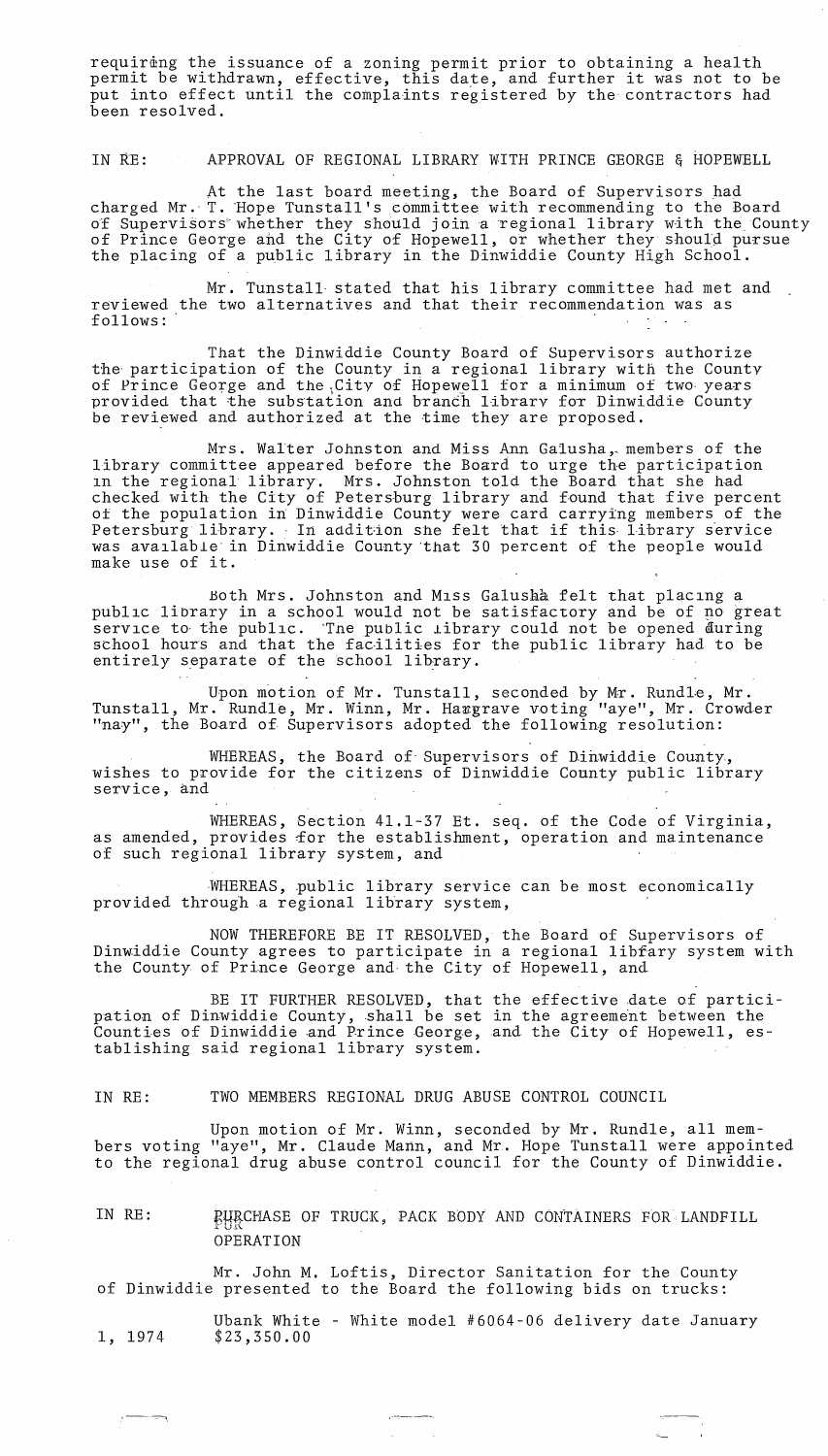Mack Trucks Inc. Mack truck model #MB6855 - delivery date March 1, 1974 \$20,998.60.

).

~I *r-----.,* 

 $\overline{r}$ 

six months Colonial Ford Ford truck CT 8000 delivery date four to \$17,555.65.

Truck Enterprises of Richmond - Kenworth truck Model PD-223, delivery date October 1, 1973.

The following bids were presented to the Board on front loader pack bodies .

1. Solid Waste Equipment Company, 32 cubic yard pack body \$13,590.00.

2. Smith Moore Body Company - 36 cubic yard pack body \$13,154.00; 33 cubic yard pack body \$12,854.00; 30 cubic yard pack body \$12,494.00.

3. Tidy Corporation - 35 cubic yard pack body \$14,738.75; 30 cubic yard pack body - \$13,933.75.

The following bids were submitted on sanitation containers:

·--.~ .. ----.-- -----------------------

1. Mecklenburg Manufacturing Company - 4 cubic yard container \$235.00.

2. Tidy Corporation 4 cubic yard container \$255.00; 6 cubic yard container \$315.00. -

3. Totario Hills - 4 cubic yard container \$235.DO; 6 cubic yard container \$300.00.

4. Solid Waste Equipment Company 4 cubic yard container  $$196.00;$  4 cubic yard container lid in lid  $$208.00;$  6 cubic yard container \$271.00.

Mr. Loftis stated that he and Mr. Wells had visited various landfill operations and viewed several trash collection systems. After evaluating the equipment and containers used in these landfills, they made the following recommendations:

**1.** That.the County purchase the Kenworth Truck Model PD-223

2. That the County purchase from Tidy Corporation - the 35 cubic yard pack body.

3. That the County purchase from the Solid Waste Equipment Company 75 - 4 cubic yard sanitation containers; 25 - 4 cubic yard sanitation containers, lid in lid; 50 - 6 cubic yard sanitation consanitation containers, its in fig. 50 o can<br>tainers.

The County Administrator told'the Board that he concurred with the recommendations made by Mr. Loftis and Mr. Wells.

Upon motion of Mr. Winn, seconded by Mr. Tunstall, Mr. Winn, Mr. Tunstall, Mr. Rundle, Mr. Crowder, Mr. Hargrave voting "aye", the Board approved the purchase from. Truck Enterprises of Richmond, a Kenworth Truck Model PD-223 - cost \$23,881.00.

Upon motion of Mr. Winn; seconded by Mr. Tunstall, Mr. Winn, Mr. Tunstall, Mr. Crowder, Mr. Rundle, Mr. Hargrave voting "aye", the Board approved the purchase from Tidy .Corporation a'35 cubic yard pack body- cost \$14,738.75.

Upon motion of Mr; Tunstall, seconded by Mr. Winn, Mr. Tunstall, Mr. Winn, Mr. Rundle, Mr. Crowder, Mr. Hargrave voting "aye", the Board approved the purchase from Solid Waste Equipment Company -75 4 cubic yard sanitation containers at .\$196.00 each; 25 4 cubic yard sanitation containers lid-in-lid \$208.00 each; 50 6 cubic yard sanitation containers \$27l.0Q.each.  $\mathcal{L}^{\mathcal{L}}$  , where  $\mathcal{L}^{\mathcal{L}}$  and  $\mathcal{L}^{\mathcal{L}}$  ,  $\mathcal{L}^{\mathcal{L}}$  ,  $\mathcal{L}^{\mathcal{L}}$  ,  $\mathcal{L}^{\mathcal{L}}$  $\sim 220\,$  km s  $^{-1}$ 

BOOK 6 PAGE 95

l.\_~\_.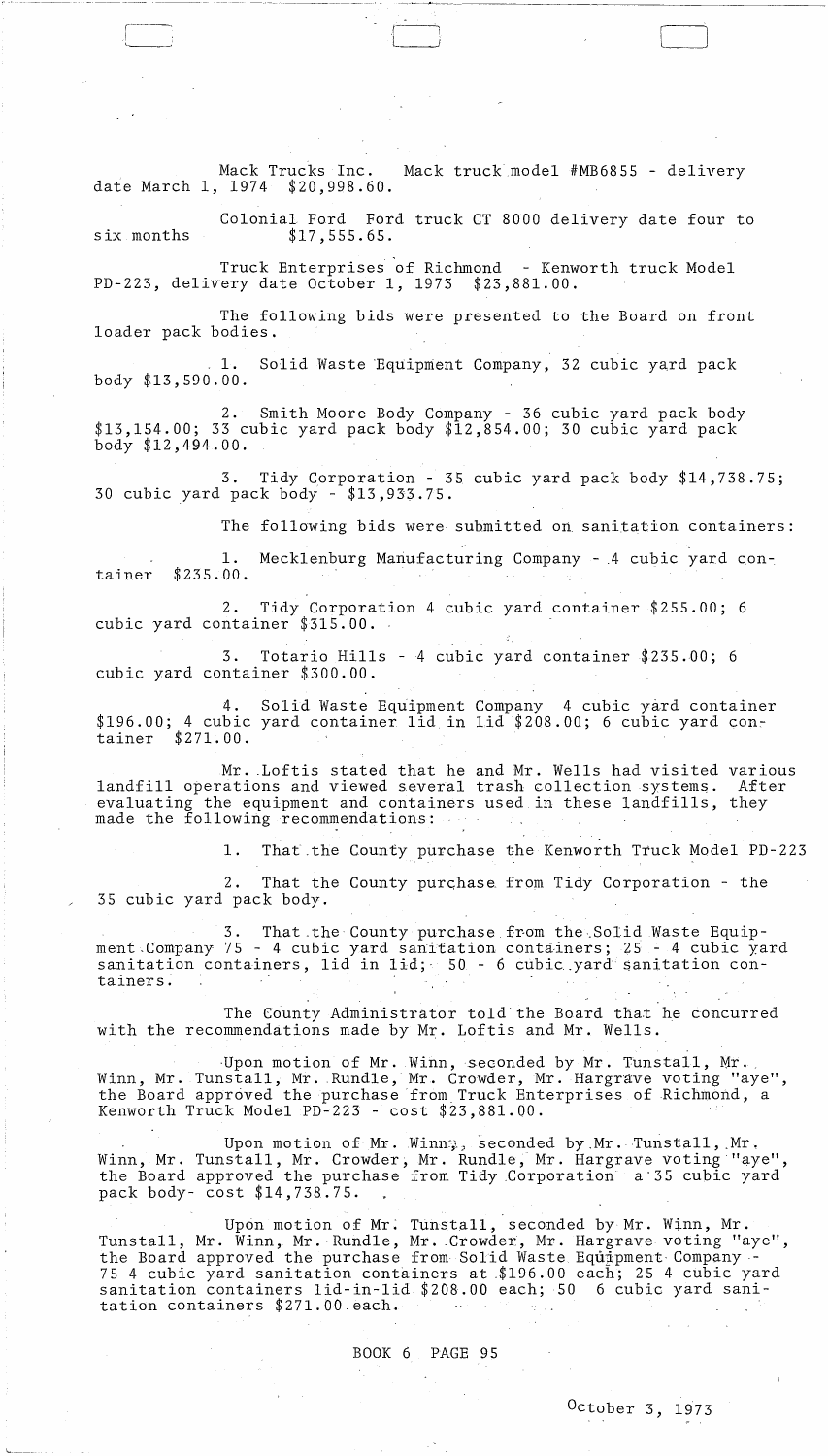IN RE: BUILDING FOR LANDFILL

Mr. Loftis presented to the Board plans, specifications and a bid from M & W Services Inc. for the office and garage building at the landfill. The office would provide space for a bathroom, a small area for a gate keeper, an office for Mr. Loftis and a small storage area. The garage would provide threee bays, one a work area having a concrete floor; one to house the front end loader; and the other to house the trash truck: The building would be of cinder blook construction and the total cost would be \$18,430.00.

Mr. Loftis also had a quote from Mrl John H. Plank, for a Butler metal building, complete in the amount of \$22,230.00. This building was based on the same floor plan as the cinder block building described ablve.

Mr. Loftis recommended that the bid of M & W Services, Inc. for the cinder block building in the amount of \$18,43D.00 be accepted. The Board was of the opinion, giving consideration to the way building cost have soared over the past months, the cost of the building was well within reason.

Upon motion of Mr. Rundle, seconded by Mr. Winn, Mr. RundIe, Mr. Winn, 'Mr. Crowder, Mr. Tunstall, Mr. Hargrave voting "aye", the, Board approved the construction of the landfill building by M & W Services Inc. at a price of \$18,430.00, and directed the County Administrator to proceed with a contract for this building.

'- ~\_.J

 $\cdot$  ,  $\phi_{\rm s}$ 

IN RE: STREET LIGHTS - SOUTHERN PINES & MAITLAND VILLAGE

Upon motion of Mr. Tunstall, seconded by Mr. Rundle, Mr. Tunstall, Mr. Rundle, Mr. Crowder, Mr. Hargrave voting "aye", the Board authorized the installation of, two street lights in Southern Pines Subdivision; one street light in Maitland Village Subdivision and the replacing of 7 2500 lumen with 33000 lumen street lights in Maitland Village Subdivision.

IN RE: BINGO PERMIT - DINWIDDIE MOOSE #1993

The County Administrator presented to the Board a request from Dinwiddie Lodge #1993 Lbyal Order of Moose, for a bingo and raffle permit. The County Administrator stated that this request for a permit was in accordance with the Code of Virginia and had been approved by the Commonwealth's Attorney.

Upon motion of Mr. Rundle, seconded by Mr. Tunstall, Mr. Rundle, Mr. Tunstall, Mr: Winn, Mr. Hargrave voting "aye", Mr. Crowder abstained, the Board granted a bingo and raffle permit to the Dinwiddie Moose Lodge \$1993, said permit to expire June 30, 1974, and further that on all bingo and raffle permits there will be a fee of \$lD.OO payable annually.

IN RE: BILLY PATTERSON APPOINTED TO INDUSTRIAL DEVELOPMENT AUTH-' ORITY

Upon motion of Mr. Tunstall, seconded by Mr. Crowder, Mr. Tunstall, Mr. Crowder, Mr. Rundle, Mr. Hargrave, Mr. Winn voting "aye", Mr. Billy Patterson was appointed to the Dinwiddie Industrial Development Authority to replace Mr. W. C. Tucker, whose term expired February 5, 1973. Mr. Patterson's term of office will expire February 5, 1977.

#### IN RE: W. M. LEONARD APPOINTED TO PLANNING COMMISSION

 $\alpha$  and  $\beta$  , and  $\alpha$ 

Upon motion of Mr. Winn, seconded by Mr. Rundle, all members voting "aye", Mr. Billy Leonard was appointed to the Dinwiddie County Planning Commission to replace Mr. F. W. Young who resigned. This term of office expires December 31, 1974.

 $\frac{1}{2}$  and  $\frac{1}{2}$  and  $\frac{1}{2}$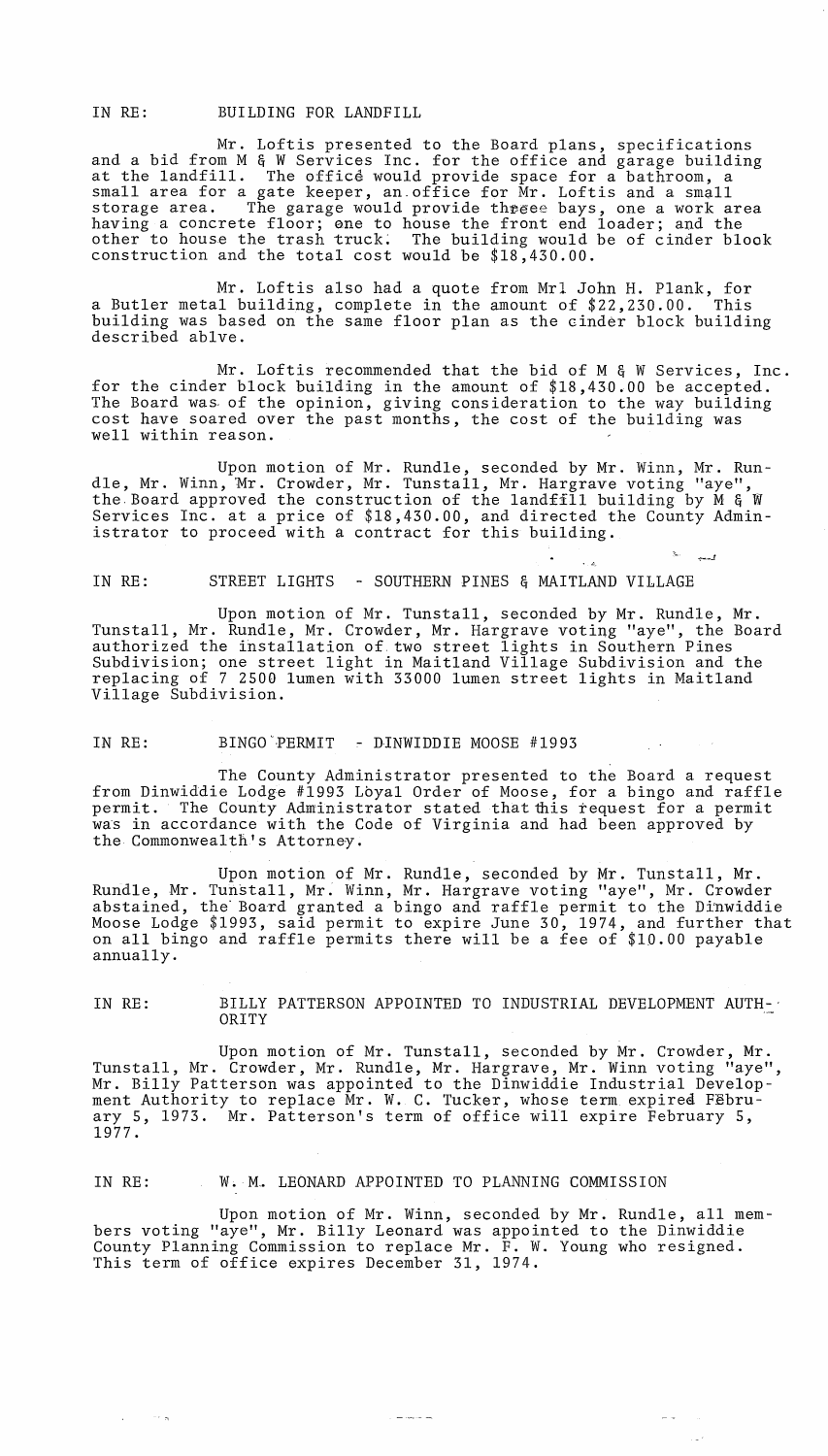## IN RE: VOTING MACHINES

r---

I '-

The County Administrator discussed with the Board of Supervisors the possibility of increasing the number of voting machines to be purchased this year from 5 to 8. Eight thousand dollars was included in the budget to purchase voting machines and this would cover 5. Thirteen thousand five hundred dollars would be needed to cover 5. Thirteen thousand five hundred dollars would be needed to<br>purchase 8. It was the feeling of the Board that they should remai It was the feeling of the Board that they should remain within the budget set up for this fiscal year, and thereby stated that they would not appropriate any additional money for the purchase of voting machines.

----~-~-.-----.. --,-. - ---,.~-~--~.------------- ------------c----

J

IN RE: CHANGE OF MEETING SITE'TO DINWIDDIE COUNTY HGIH SCHOOL

Upon motion of Mr. Winn, seconded by Mr. Rundle, all members voting "aye", the following resolution was adopted:

WHEREAS, Mr. Robert G. Churn, Principal Dinwiddie High School, has requested on behalf of the government classes, that the Board of Supervisors conduct its November 7th meeting in the High School auditorium, and '

WHEREAS, it appears to the Board of Supervisors, that the students at Dinwiddie High, School have\_shown great interest in the government of Dinwiddie County,

NOW THEREFORE BE IT RESOLVED, that the Board of Supervisors agrees to move from the Agricultural Building, at Dinwiddie Courthouse, to the auditorium at Dinwiddie High School, its regular scheduled 2:00 P.M. November 7th Board meeting, and

BE IT FURTHER RESOLVED THAT, this resolution be published in the Petersburg Progress-Index on October 24th and October 31st and a copy placed on the front door of the Courthouse.

#### IN RE: ADJOURNMENT

Upon motion of Mr. Winn, seconded by Mr. Rundle, all members voting "aye", the meeting adjourned at  $6:30$  P.M.

" . .:'

**ATTEST**